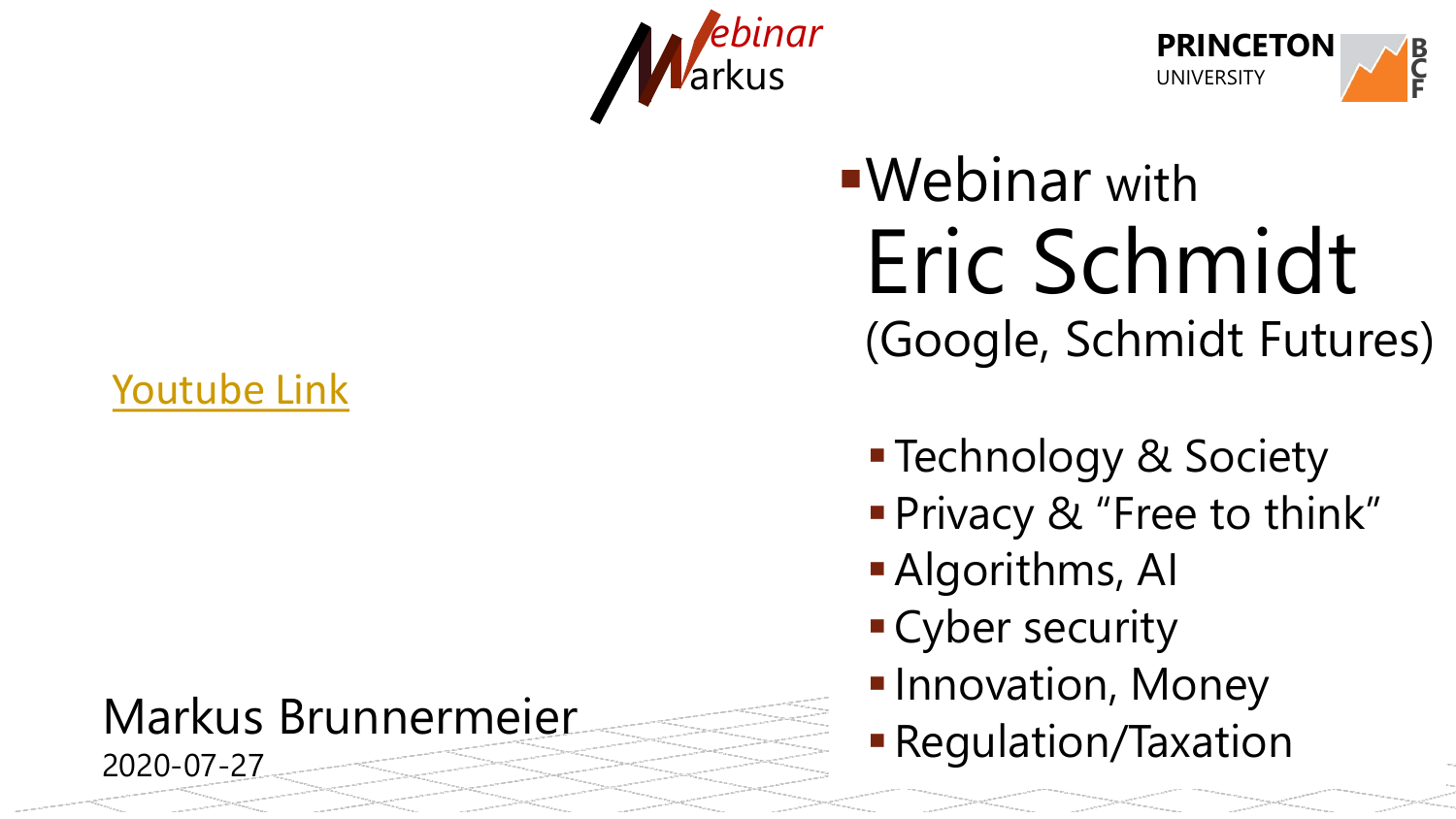## grassroot democracy (Arab spring) to centralized power

## Authoritarian government?

## **How do distribute power?** Externalities: Arguments for **- Temporary deviations**

- Shift from
- $\blacksquare$ in
	-
	- **BigTech?**
- 
- **libertarian order**
	-

## Technology & Society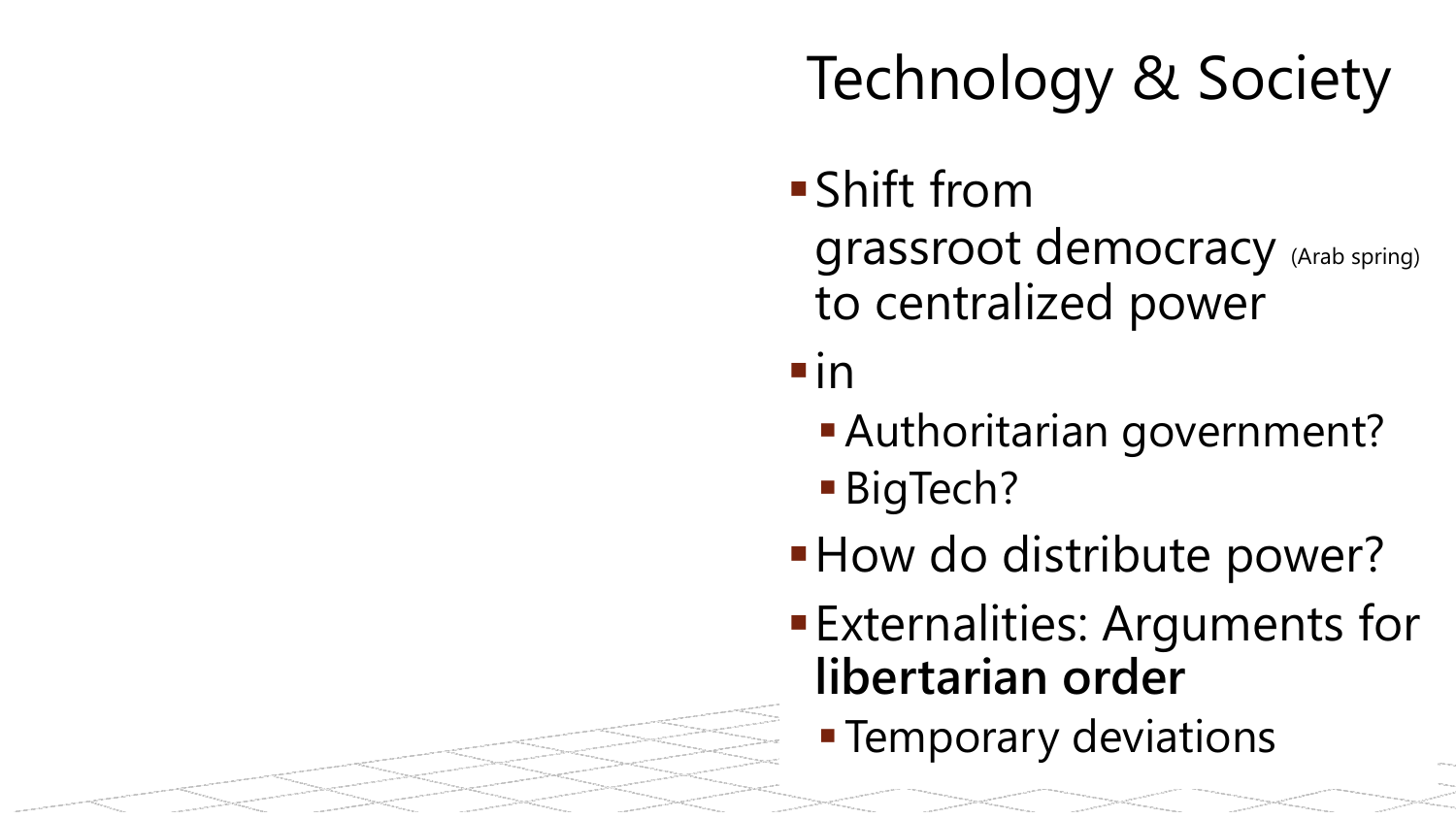- Space for Brainstorming
- 1. Self-image in public sphere
- 2. Shift private  $\rightarrow$  public sphere Measurement of
	- "inner feelings/thinking"
	- Communicate with "brain-to-brain link"
- Kills creativity/free thinking Conspire revolution impossible

## Privacy – "free to think"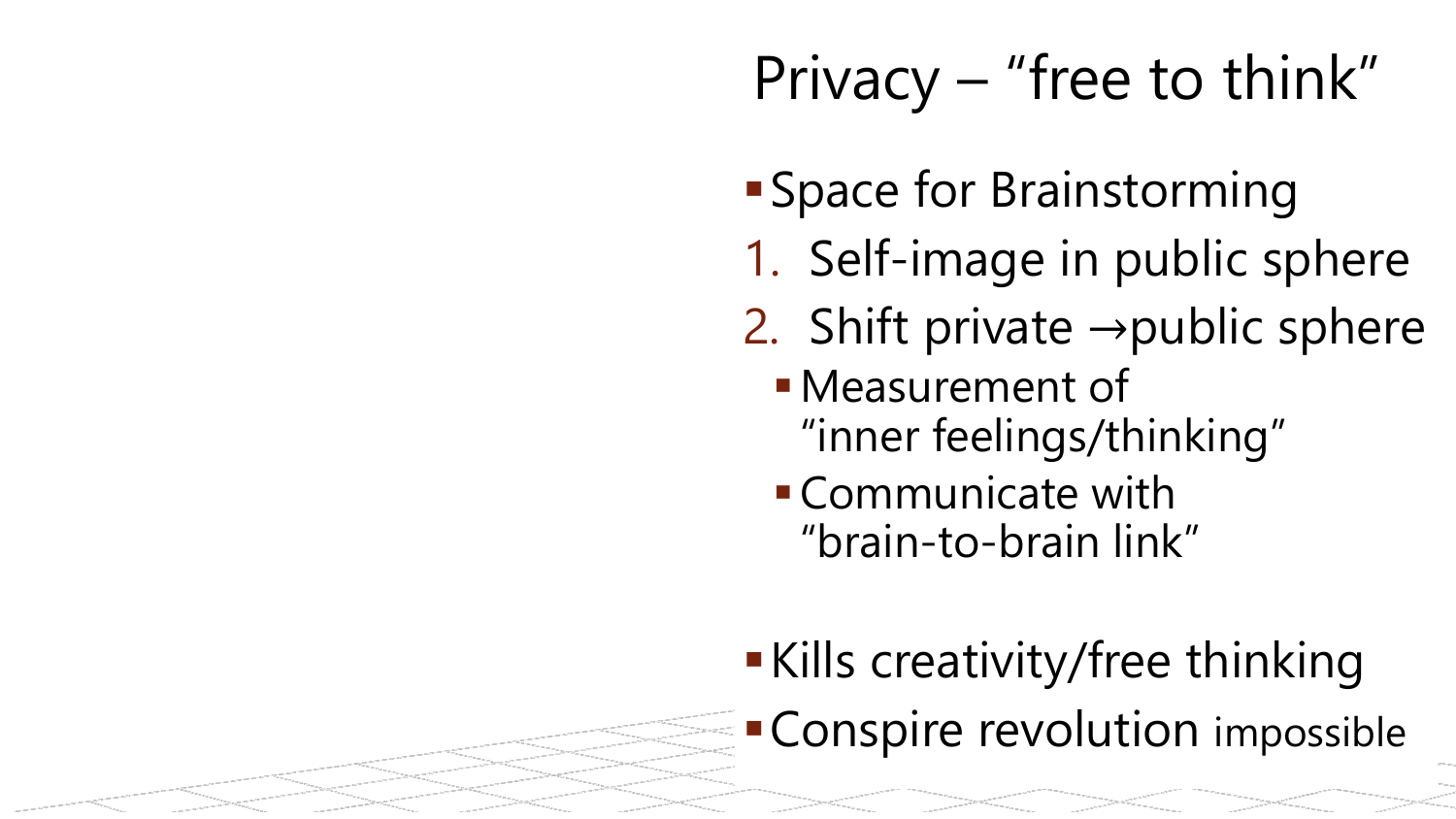- "Cancel culture"
- Who should control freedom to speak/think?
	- Government vs. BitTech?
	- National vs. International?
- Conspiracy theory/fake news
- **Trust in Science**

**Less exchange/debate** 

## Free to speak, fake news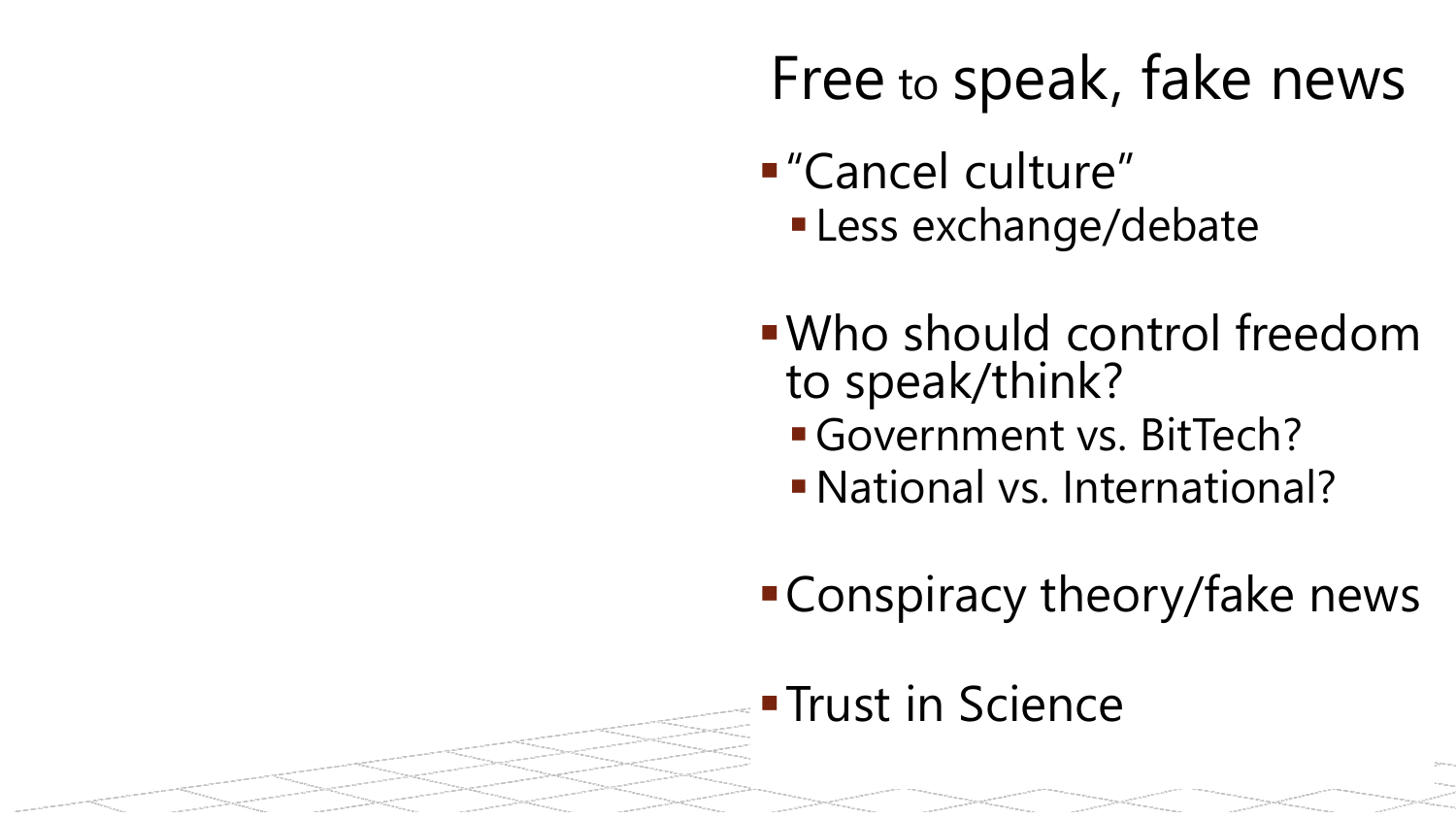- Outsource **decision Free to choose/exit** (undermines competition) **- Unlearn decision making (GPS)**
- **-Different from hiring adviser?** ■ Black box (ML) **Public vs. private?**
- Outsource **analysis** Regulate/rating algorithms?
- 
- 

## Algorithms & AI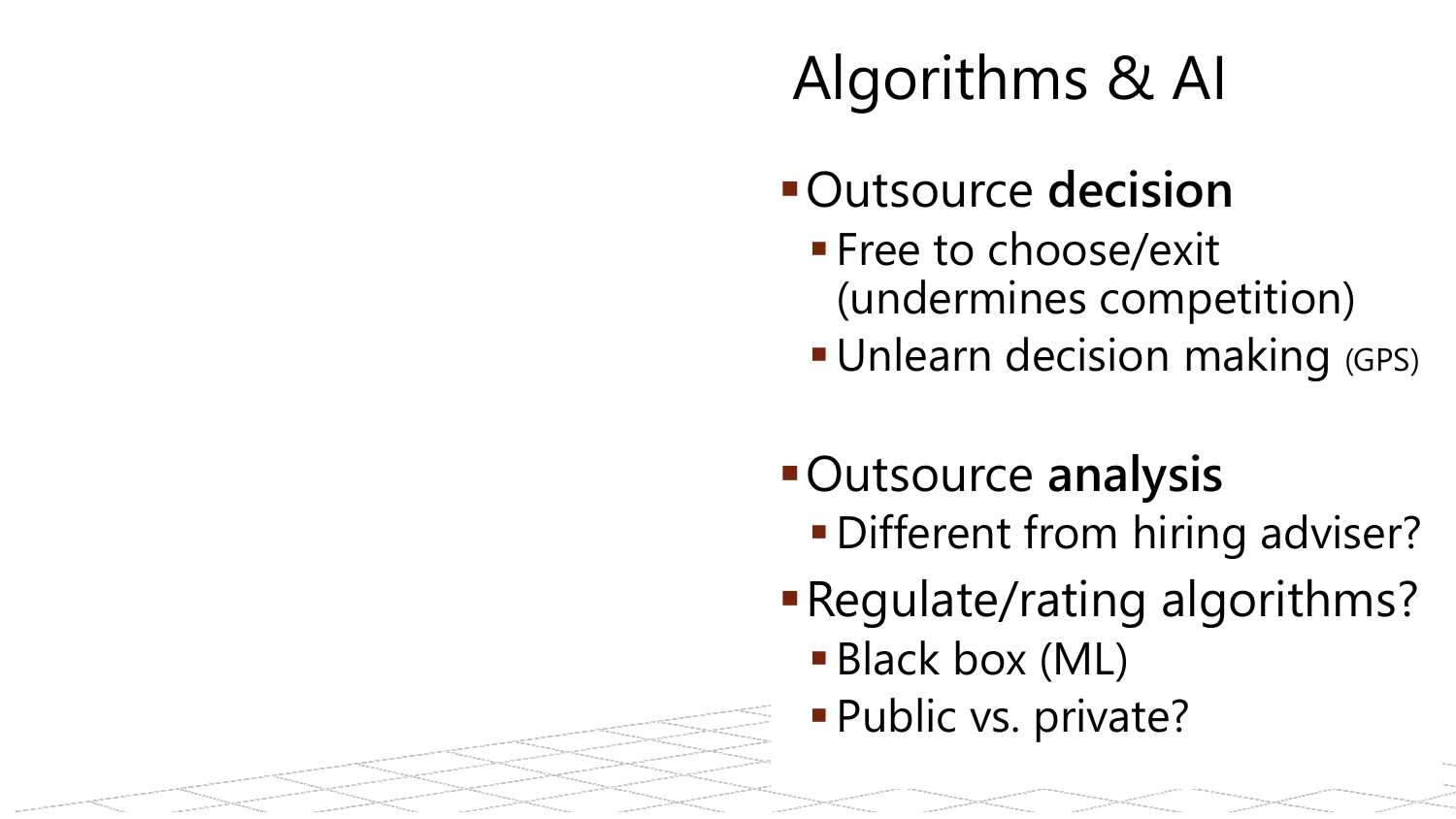## Cyber security

- US vs. China in Al
- Cyber attacks
- - Government
	- **Universities**
	- **Private firms**

# Different approach?

**Forms of cooperation**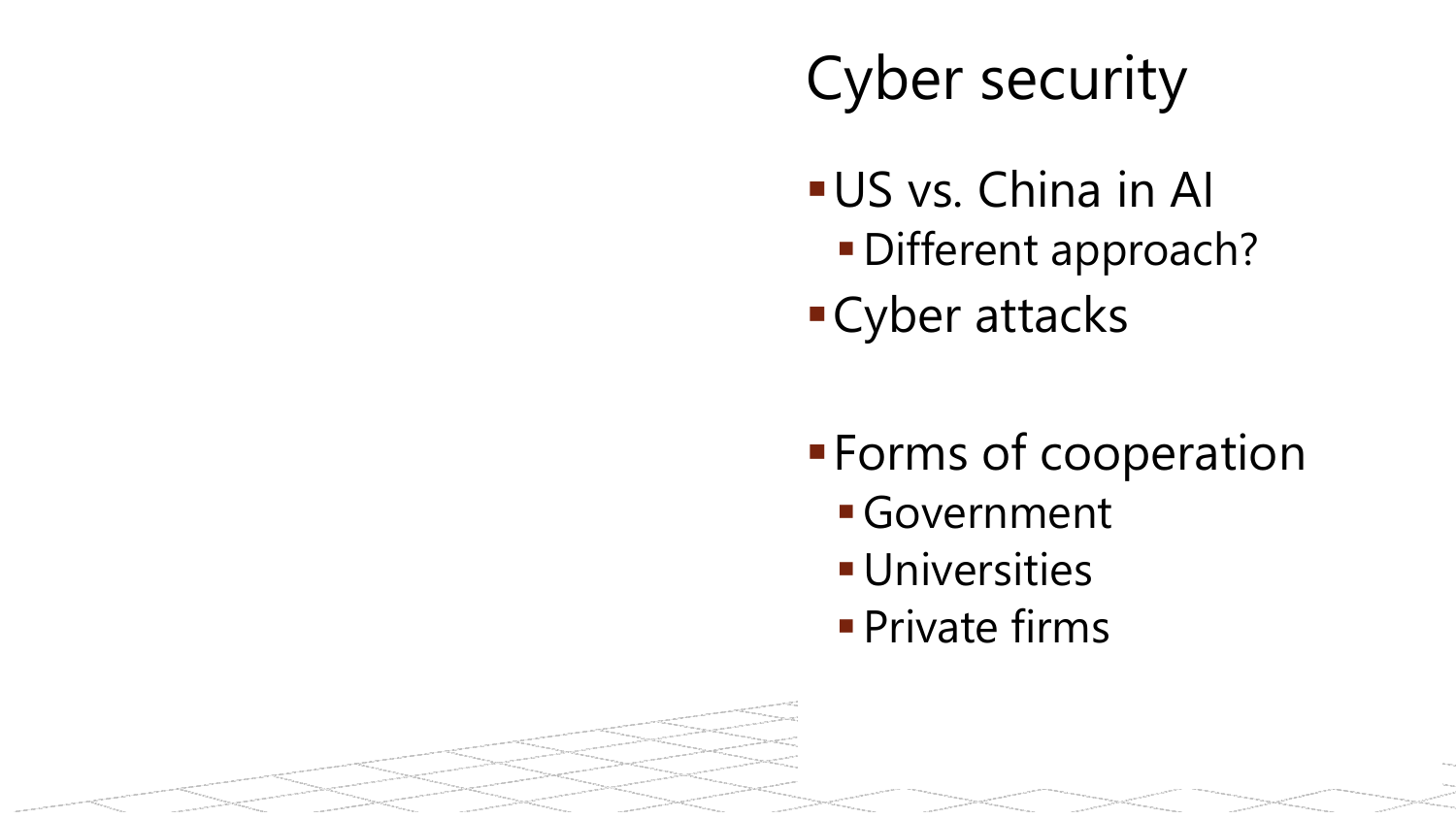**Health industry & COVID** Who owns data correlation? **Remove regulatory hurdles** Chicken-egg problem

## **1990 IPO model vs.** pharma model Innovation

- 
- **Power to set standards -Interoperability ensured - Monopoly power** 
	-
- -
	-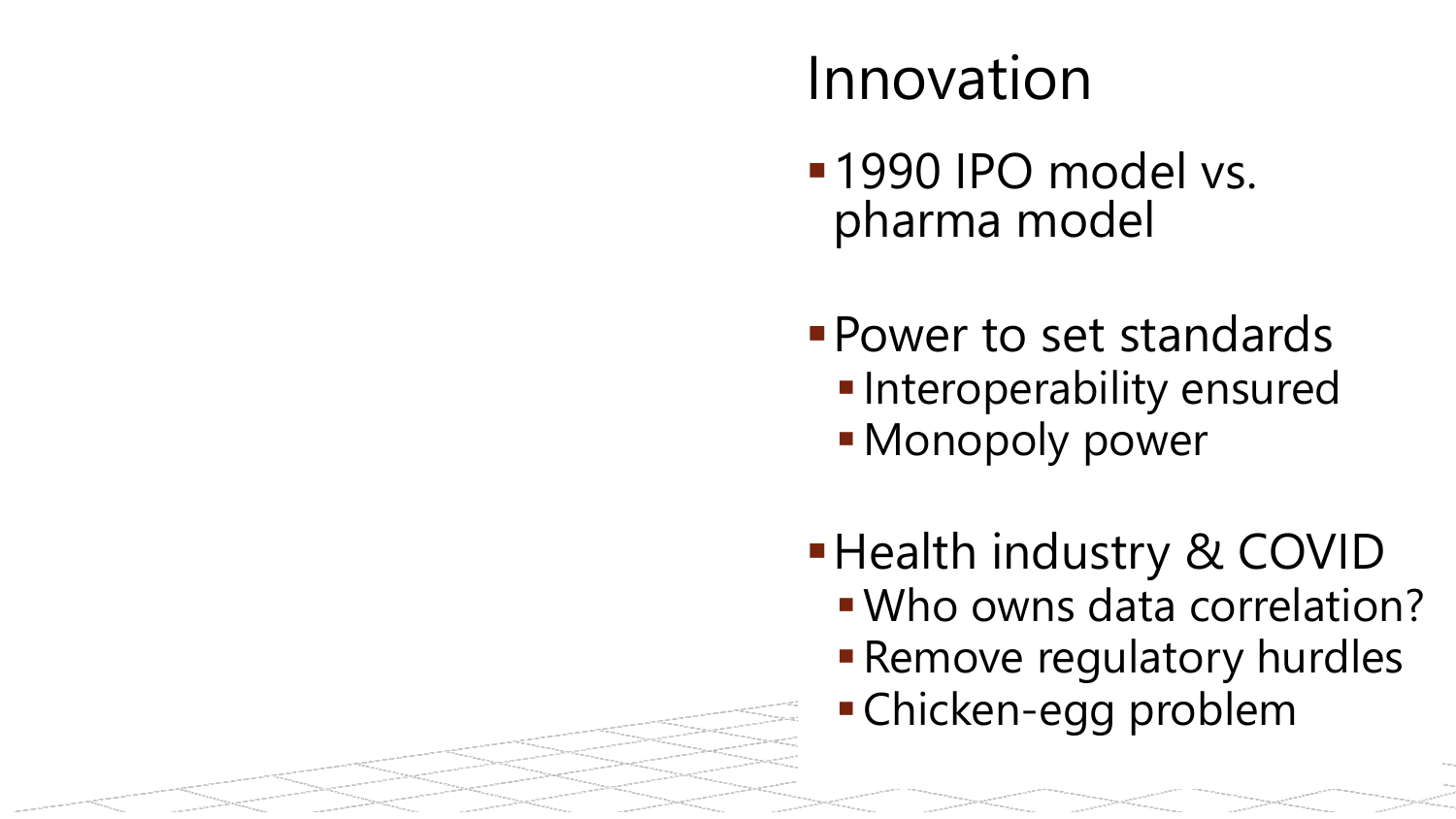Money/payments **BigTech alone**  $LIBRA \rightarrow WhatsApp$ 

(India, Mexico, Brazil?)

- Bank + BigTech (Google)
- Public (Central Bank)

## Money/payment system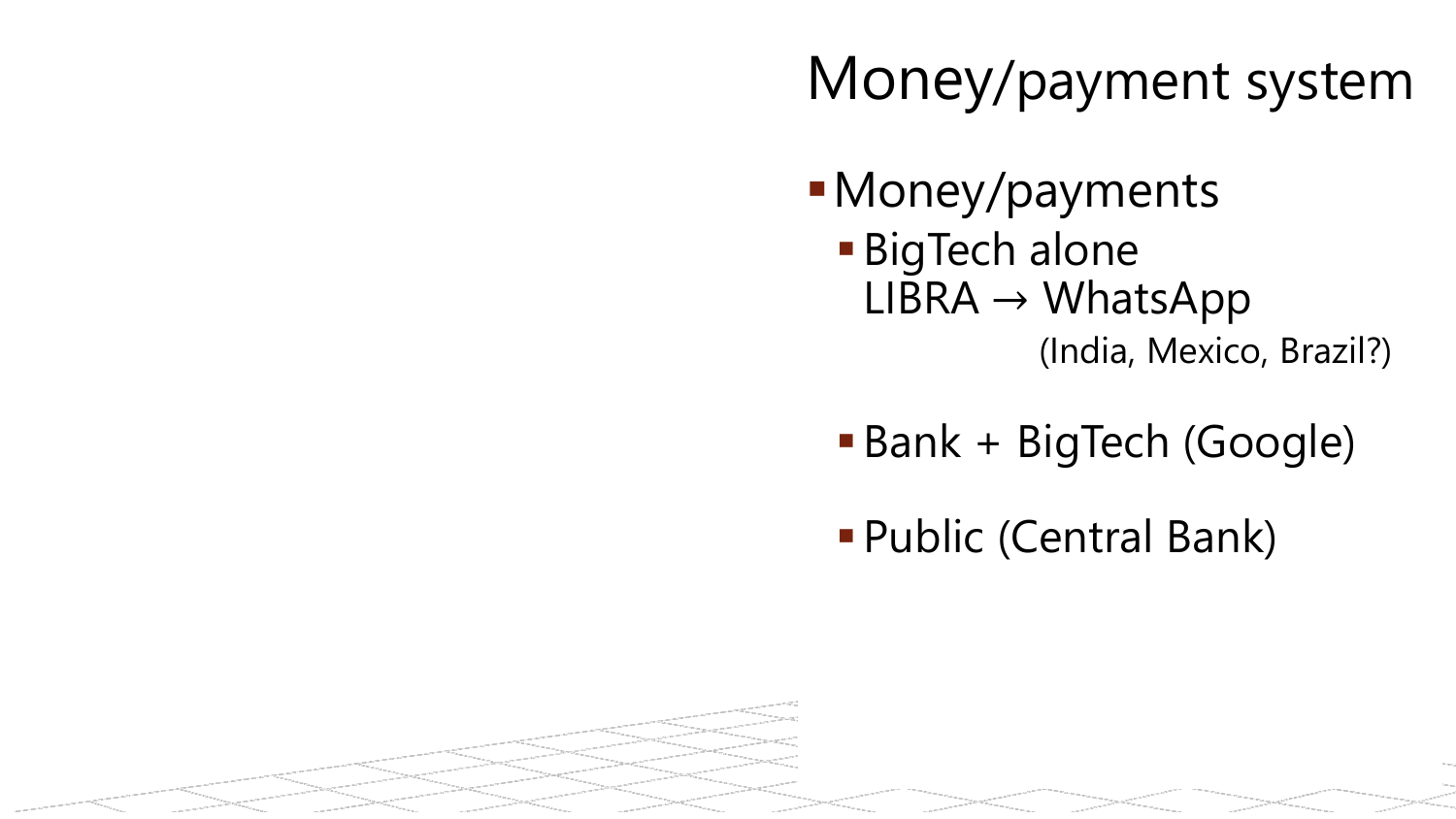- 
- **How to tax them?**
- virtual world?

# **How to regulate platforms**

**How to coordinate** international tax law in a **F** "Freedom to create" vs. "Freedom to exploit"

## Regulation/Taxation